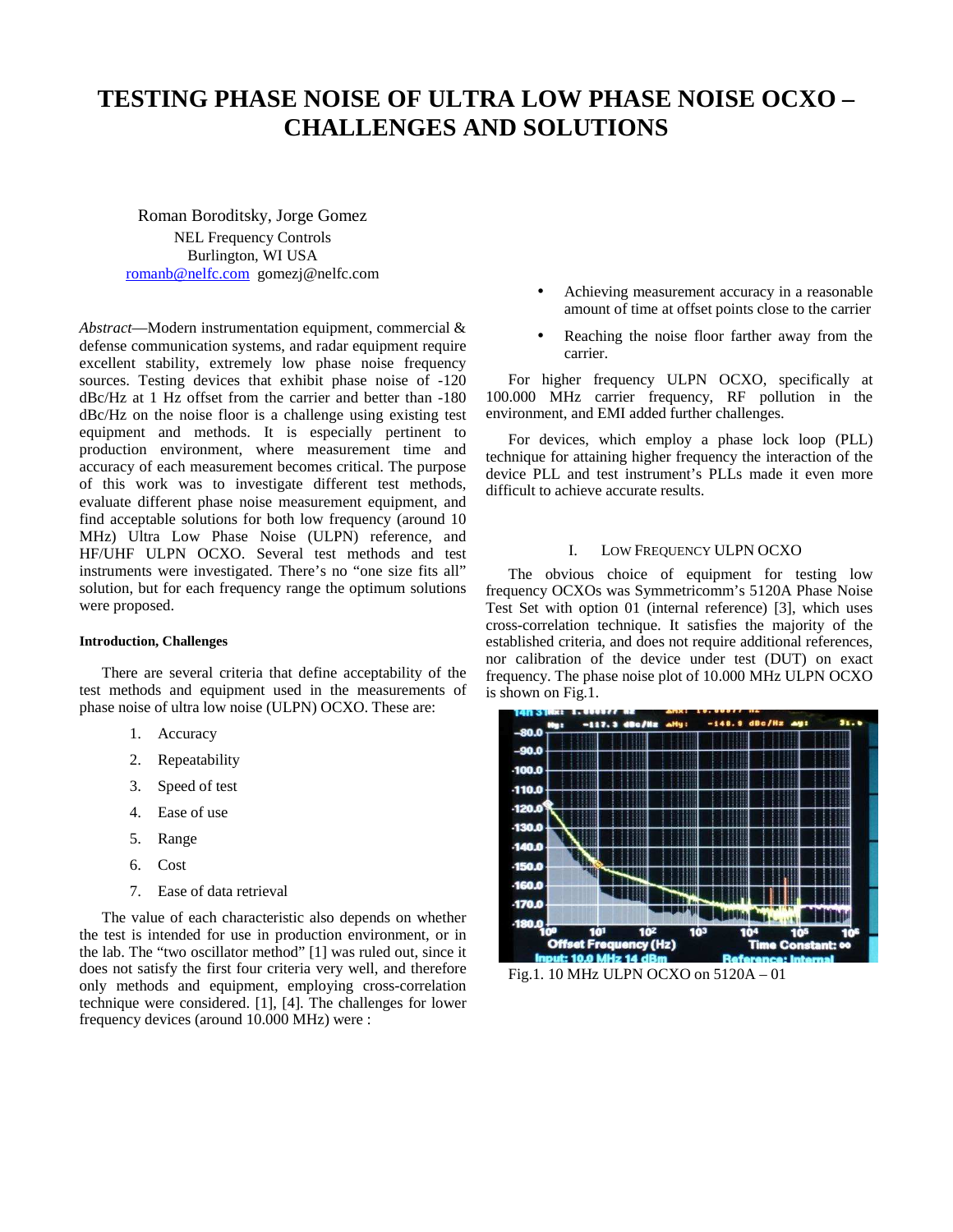The only concern was the resolution (noise floor) of the measurement at large offsets from the carrier (the noise floor of the device). The instrument's specification calls (conservatively) for -168 dBc/Hz floor at offsets greater than 10 KHz. The theoretical expectations were closer to -175 dBc/Hz at 100 KHz offsets and beyond. We decided to verify our expectations with a Noise XT Dual Core Noise Test Set (DCNTS) [2], [4]. It is a considerably more difficult type of test. It requires two references with similar performance as the DUT (the better the references' performance – the faster the test), the references must have voltage control (ability to change frequency with the change of the voltage on the control terminal), and be calibrated exactly on the frequency of DUT. The test result of the same device is shown in Fig.2.



Fig.2. 10.000 MHz ULPN OCXO on DCNTS

As expected, the measured phase noise far from the carrier was improved by  $3 - 5$  dB, while discrepancies in results from a few KHz offset in were not very noticeable. Realizing that the phase noise on the noise floor is determined by the circuit, and for given design unit to unit variations are negligible, the instrument of choice still would still be 5120A-01, however, during the design qualification stage, the verification of the noise floor values on the DCNTS is required.

### II. 100.000 MHZ ULPN OCXO

There's no ideal option to satisfy all established criteria. We started with presumably the most accurate and fastest instrument – the DCNTS from Noise XT. The first results were surprising and the plot is shown in Fig. 3.

After a lengthy and thorough investigation it turned out that the spurious "bumps" at 100 KHz, 700 KHz, and 900 KHz offsets from the carrier were caused by mixing the broadcast signals from the local FM radio stations (at 100.1 MHz, 100.7 MHz, 99.1 MHz) with 100 MHz OCXO signal. While testing good, but not ULPN 100 MHz devices, (which have noise floor at -170 dBc/Hz or higher), this phenomenon is hardly noticeable. Therefore this challenge is specific to ULPN OCXO with a phase noise floor around -180 dBc/Hz, particularly running at 100 MHz, especially in urban areas, where the power from the FM stations is quite high. If the



Fig. 3. 100 MHz ULPN OCXO with "bumps" caused by RF pollution.

frequency is far away from the broadcasting FM band, this phenomenon doesn't occure. In order to improve this condition we took several measures:

- All power supply cables were shielded and connected to the test fixtures via SMA connectors.
- Large value electrolytic capacitors were placed for decoupling power supply cords
- We built RF shielding cage and placed all test equipment, including power supplies and test fixtures inside the cage as shown on Fig. 4.



Fig. 4. RF shielded test station.

We tested the unit whose phase noise plot is shown in Fig. 3. with the improved setup. The resultant plot is shown in Fig 5. We also included the plot (as a courtesy of Guillaume De Giovanni, Noise XT) with data taken on a batch of ULPN OCXOs in a benign (RF pollution-wise) environment. The test instrument is the same DCNTS with the "smooth" function used. It's shown on Fig. 6.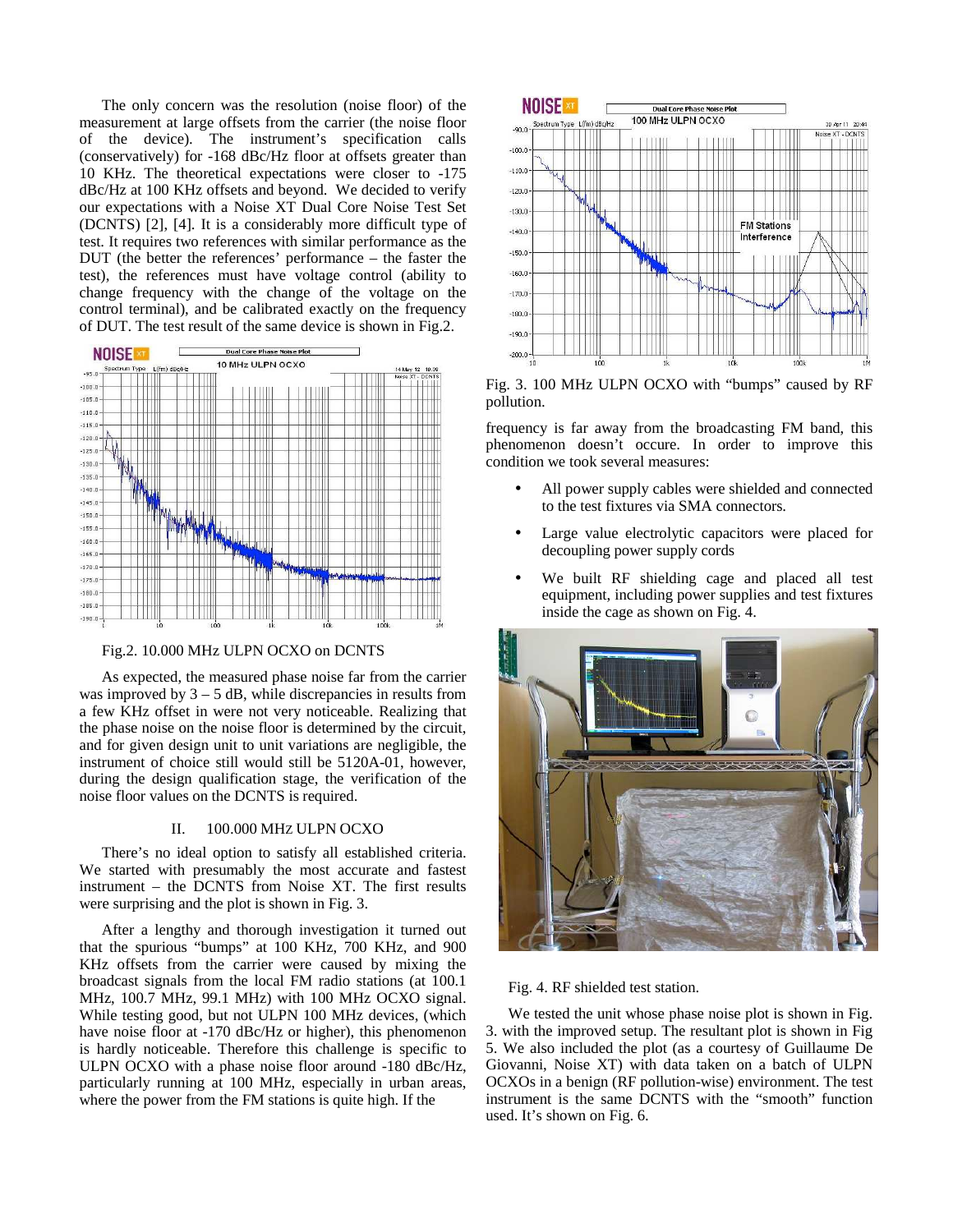

Fig. 5. 100.000 MHz ULPN OCXO phase noise tested with RF-shielded setup.



 Fig. 6. A batch of 100.000 MHZ ULPN OCXO tests in benign environment. Smooth function is used.

From the ease of use standpoint, a very attractive option is Agilent's E5052B Signal Source Analyzer [5]. Also testing was performed on the device, similar in performance to the one shown in Fig. 5. using the E5052B. The instrument utilizes built-in synthesizers and the cross-correlation method. The plot of the experiment with varying numbers of cross correlations and averages is shown in Fig. 7. As shown in the plot, the instrument can resolve the performance of a ULPN device with sufficient number of cross-correlations, but unfortunately it takes an enormous amount of time to do so. One would have to run the test for several hours to get the noise floor of the instrument at all offset points low enough to achieve an accurate measurement. That would rule out the use of the instrument in production environment, but it still maybe useful in R&D, since it doesn't require additional references, or calibration of the references and devices (setting on exact frequency), etc. If the performance on the noise floor of the device far from the carrier frequency is the only parameter needed, the measurement time can be significantly reduced.



Fig. 7. 100 MHz ULPN OCXO tested on Agilent E5052B with different number of cross-correlations and averages.

From a cost standpoint, there's one new little instrument made by Swiss company Anapico APPH6000 [6]. It doesn't have as many options and capabilities as the DCNTS system, and is still in the process of improving GUI and firmware, but it tests reasonably fast and can be used successfully in production. Test results are not as presentable as other instruments, but acceptable. Example is shown on Fig. 8.



 Fig. 8. 100 MHz ULPN OCXO tested on Anapico APPH6000

## III. ULPN OCXO WITH MULTIPLICATION

### *A. Analog harmonic multiplication*

We tested several ULPN OCXOs, which employed analog harmonic multiplication, with references ranging from 10 MHz to 100 MHz and multiplication factors from 2 to 15 on the DCNTS from Noise XT. The instrument handled tests without problems and some of the examples are shown on Fig. 9. through Fig. 12.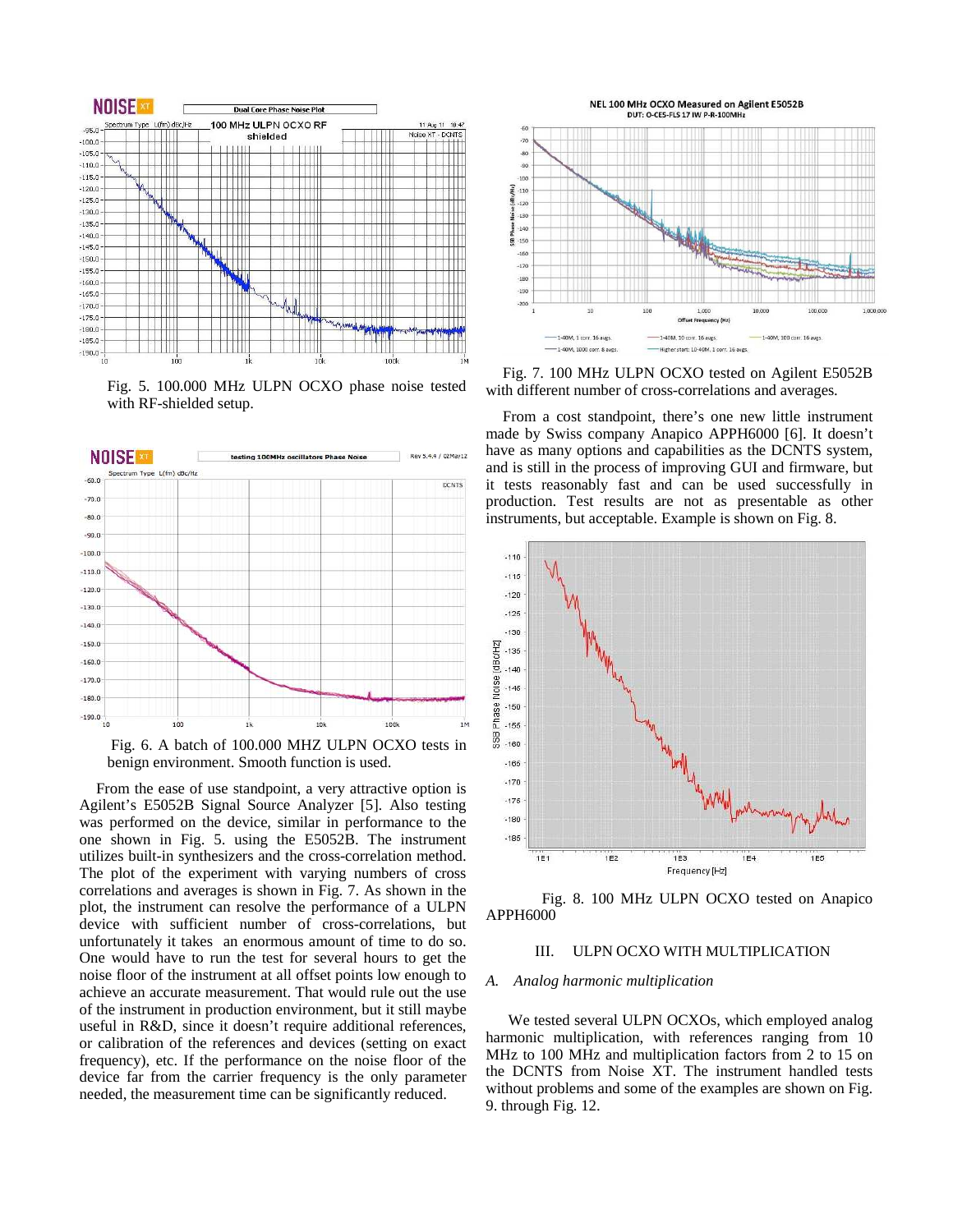





Fig. 10. 750 MHz ULPN OCXO, multiplied from 50 MHz



Fig. 11. 1 GHz ULPN OCXO, multiplied from 100 MHz



Fig. 12. 40 MHz OCXO, multiplied from 10 MHz

We also tested one of those units (100.000 MHz, multiplied from 10.000 MHz) on the E5052B with different number of cross-correlations and averages. The plot is shown on Fig. 13. As when testing ULPN devices with no multiplication, despite the ease of use, the speed of test required to achieve meaningful resolution is not acceptable for a production environment. With 1,000 cross correlations it took over 2.5 hours for the first trace (1 average) to appear.



Fig. 13. 100 MHz ULPN OCXO multiplied from 10 MHz, tested on Agilent E5052B with various number of crosscorrelations and averages

## *B. ULPN OCXO with PLL multiplication*

To achieve "the best of the both worlds" i.e. combine the best close to the carrier phase noise, short term, long term, and environmental stability of the low frequency (10 MHz) ULPN OCXO with the lowest phase noise on the noise floor of high frequency (100 MHz) ULPN OCXO, the latter is locked to the former in a low noise PLL, as it is done in NEL's dual frequency reference module (DFRM). Testing of the 10 MHz output can be done as described in chapter I, without presenting any additional challenges. It is much more difficult to achieve realistic test results on the 100 MHz output while testing with two other DFRMs as references. The interaction